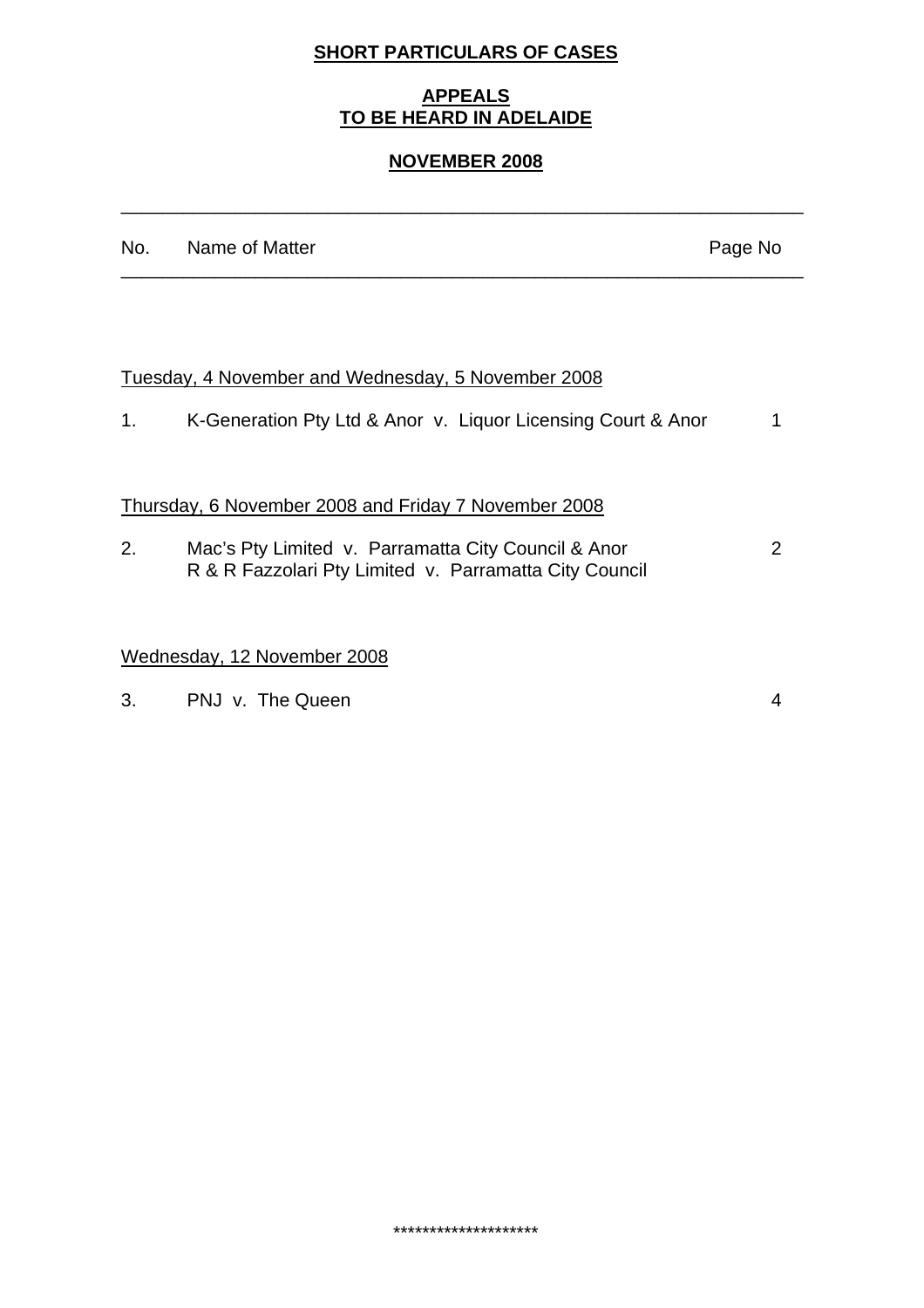### **K-GENERATION PTY LTD & ANOR v LIQUOR LICENSING COURT & ANOR (A12/2008)**

Court appealed from:Full Court, Supreme Court of South Australia

Date of judgment: 30 August 2007

Date special leave granted: 23 May 2008

This appeal raises the issue of the validity of s28A of the *Liquor Licensing Act* 1997 (SA) ("the Act"), which authorises the Commissioner of Police to place criminal intelligence before the Liquor and Gambling Commissioner ("the Liquor Commissioner") and the Liquor Licensing Court of South Australia and have it acted on without it being disclosed to the other parties to the proceedings.

In October 2005, the first appellant ("K-Generation") applied to the Liquor Commissioner for an entertainment venue liquor licence, pursuant to the Act. The second appellant is the sole director of K-Generation. The Commissioner of Police provided criminal intelligence to the Liquor Commissioner. The criminal intelligence was not provided to the appellants. When its application was refused, K-Generation applied to the first respondent ("the Licensing Court") for a review of the decision. The Licensing Court affirmed the decision.

The appellants applied to the Full Supreme Court for judicial review of the decision. They contended that they had been denied procedural fairness at the hearings before the Liquor Commissioner and the Licensing Court, by virtue of the application of s 28A of the Act. They also argued that s28A required a State court to act in a manner which was antithetical to the judicial process and thus incompatible with the institutional integrity of the State courts required by Chapter III of the *Australian Constitution*.

A majority of the Full Court (Duggan and Vanstone JJ) upheld the validity of s28A. They noted that although the criminal intelligence could not be tested or addressed by the other party, it was within the power of the licensing authority to determine its weight, and to have regard to the fact that it may be unreliable or hearsay. In those respects the authority acted in an independent manner. The section did not, therefore, impose on the Licensing Court a procedure which was constitutionally incompatible with its status as a court that is a potential repository of Federal jurisdiction. Gray J (dissenting) found that s28A was constitutionally invalid because it involved the judiciary in the process of denying natural justice.

The ground of appeal is:

• The Full Court erred in law in finding that s28A of the Act is valid insofar as it requires the Liquor Licensing Court to hear and determine a review pursuant to s23 of the Act without disclosing to the applicant information classified as "criminal intelligence", relied on by the Liquor Licensing Commissioner in refusing an application for a licence.

The appellants have given notice that the matter involves a Constitutional issue, that is, the provisions of s28A of the Act are invalid as they impermissibly interfere with the exercise by the first respondent of the judicial power of the Commonwealth. The Attorneys-General of the Commonwealth, Victoria, Western Australia, Queensland and New South Wales have given notice of their intention to intervene.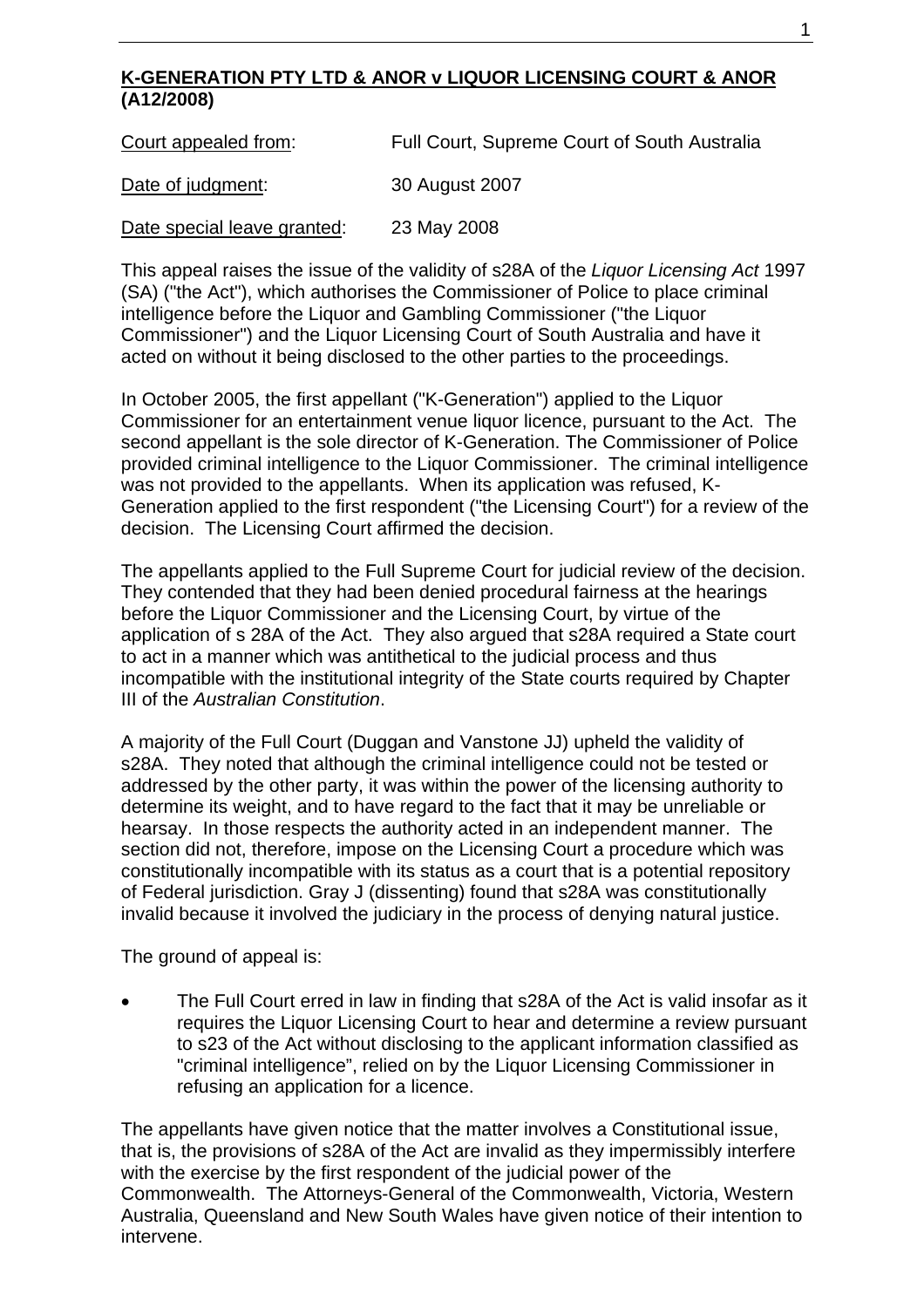#### **R & R FAZZOLARI PTY LIMITED v PARRAMATTA CITY COUNCIL (S384/2008) MAC'S PTY LIMITED v PARRAMATTA CITY COUNCIL & ANOR (S385/2008)**

| Court appealed from: | New South Wales Court of Appeal |
|----------------------|---------------------------------|
|----------------------|---------------------------------|

Date of judgment: 11 June 2008

Date of grant of special leave: 26 August 2008

After an initial preparation by the Government Architect and a public examination, a Master Plan ("the Master Plan") was adopted by the Parramatta City Council ("the Council") with effect from 1 June 2003. That plan related to land bounded by Smith, Darcy, Church and Macquarie Streets in Parramatta ("the Civic Place").

The purpose of the Master Plan was to provide a development framework for the Civic Place. The Appellants (in both matters) own land within the area to which the Master Plan relates. Mac's Pty Limited ("Mac's") owns approximately 260 square meters and R & R Fazzolari Pty Limited ("Fazzolari") owns approximately 640 square meters.

On 9 June 2005 the Council commenced a tender process for the implementation of the Master Plan. Ultimately no tenders were accepted, although the Council did negotiate with one of the tenderers, Grocon Pty Limited ("Grocon"). On 29 June 2006 the Council resolved to enter into a Development Agreement with Grocon to implement the Grocon proposal. It also amended the Master Plan to match the Grocon proposal. Under the Grocon proposal, Mac's land was ear-marked as part of a 31 story residential building. Fazzolari's land however was to be used as part of a 40 story commercial building.

As neither the Council nor Grocon owned the land in question, the Council commenced a process to acquire it compulsorily. On 15 December 2006 the relevant Minister gave approval pursuant to sub clause 187(2) of the *Local Government Act* 1993 (NSW) ("the LGA") for the Council to give each of Mac's and Fazzolari a Proposed Acquisition Notice ("PAN") under the *Land Aquisition (Just Terms Compensation) Act* 1991 (NSW). On 1 June 2007 the Council issued each of Mac's and Fazzolari a PAN in accordance with section 11 of that Act.

The Development Agreement between the Council and Grocon contained conditions precedent, including the compulsory acquisition by the Council of Mac's and Fazzolari's land. Upon the satisfaction of those conditions precedent, Mac's and Fazzolari's land was to be transferred to Grocon by a declaration of trust. As the Grocon proposal was progressively completed pursuant to the Development Agreement, legal title would also be transferred to Grocon or its nominee. Neither Mac's nor Fazzolari (as owners) gave their approval for the purposes of section 188(1) of the LGA. The Council for its part owns both Darcy and Church Streets and is compulsorily acquiring those streets to comply with the Development Agreement.

Section 186 of the LGA identifies the circumstances by which a Council may acquire land, including an interest in land (whether by agreement or by compulory acquisition) being, for the purpose of exercising any of its "functions". "Function" is then defined to include a "power, authority and duty". A restriction however is imposed upon the compulsory acquisition of land by section 188(1) of the LGA to the effect that it can not be acquired for the purpose of re-sale. This is unless the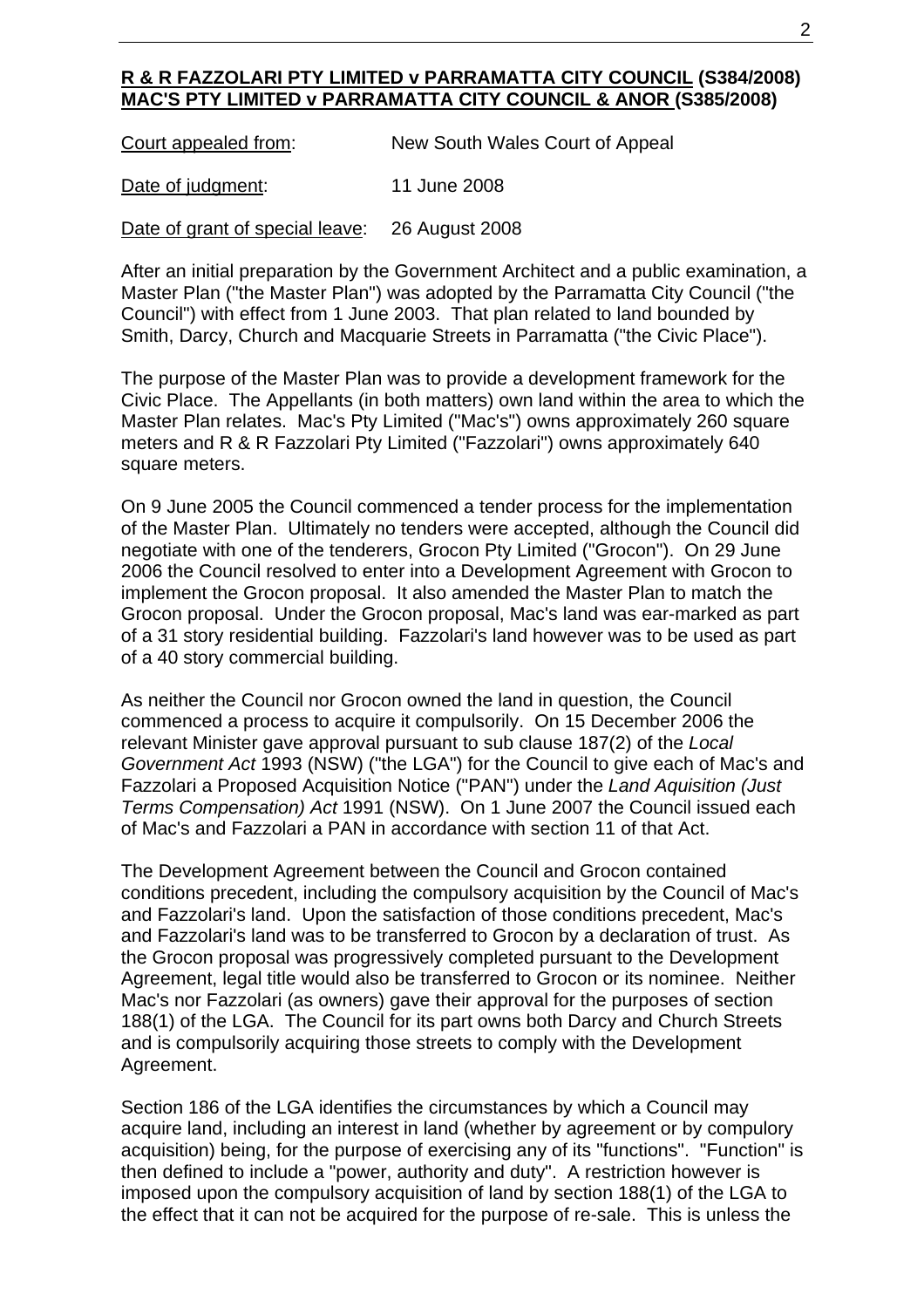land forms part of, adjoins, or is in the vicinity of other land acquired at the same time for a purpose other than the purpose of re-sale.

On 28 September 2007 Justice Biscoe held that the compulsory acquisition of Mac's and Fazzolari's land was unlawful. On 11 June 2008 however, the Court of Appeal (Hodgson & Tobias JJA, Palmer J) unanimously allowed the Council's appeals.

The common ground of appeal in both matters is:

The New South Wales Court of Appeal erred by construing the expression "purpose of re-sale" in sub-section 188(1) of the LGA to require re-sale to be the dominant purpose when the Act as a whole means that re-sale could only ever be subservient to some other authorised purpose or statutory function proposed to be carried out by the Respondent.

On 9 September 2008 the Council filed notices of contention in both matters, the common ground of which is:

• That the Court below failed to decide that if the Appellants' land was to be acquired for the purpose of re-sale within the meaning of section 188(1), then the exception to section 188(1) contained in section 188(2)(a) would apply on the basis that the Appellants' land forms part of, or adjoins or lies in the vicitinity of, other land to be acquired at the same time under Part 1 of Chapter 8 of the LGA for a purpose other than the purpose of re-sale, such other land being the Darcy Street and Church Street road reserves or in the alternative each part of that land that is to be in Council ownership.

On 26 September 2008 the Appellants filed summonses in both matters, seeking leave to add an addtional ground of appeal. That proposed additional ground of appeal (which is common to both matters and is not opposed by the Council) is:

The New South Wales Court of Appeal erred by not characterising the proposed eventual transfer to Grocon (Civic Place) Pty Ltd and Grocon Constructors Pty Ltd or their nominee or nominees, in return for money and money's worth, of land including the Appellants' land as, in the circumstances, a proposed "re-sale" within the meaning of subsection 188(1) of the LGA.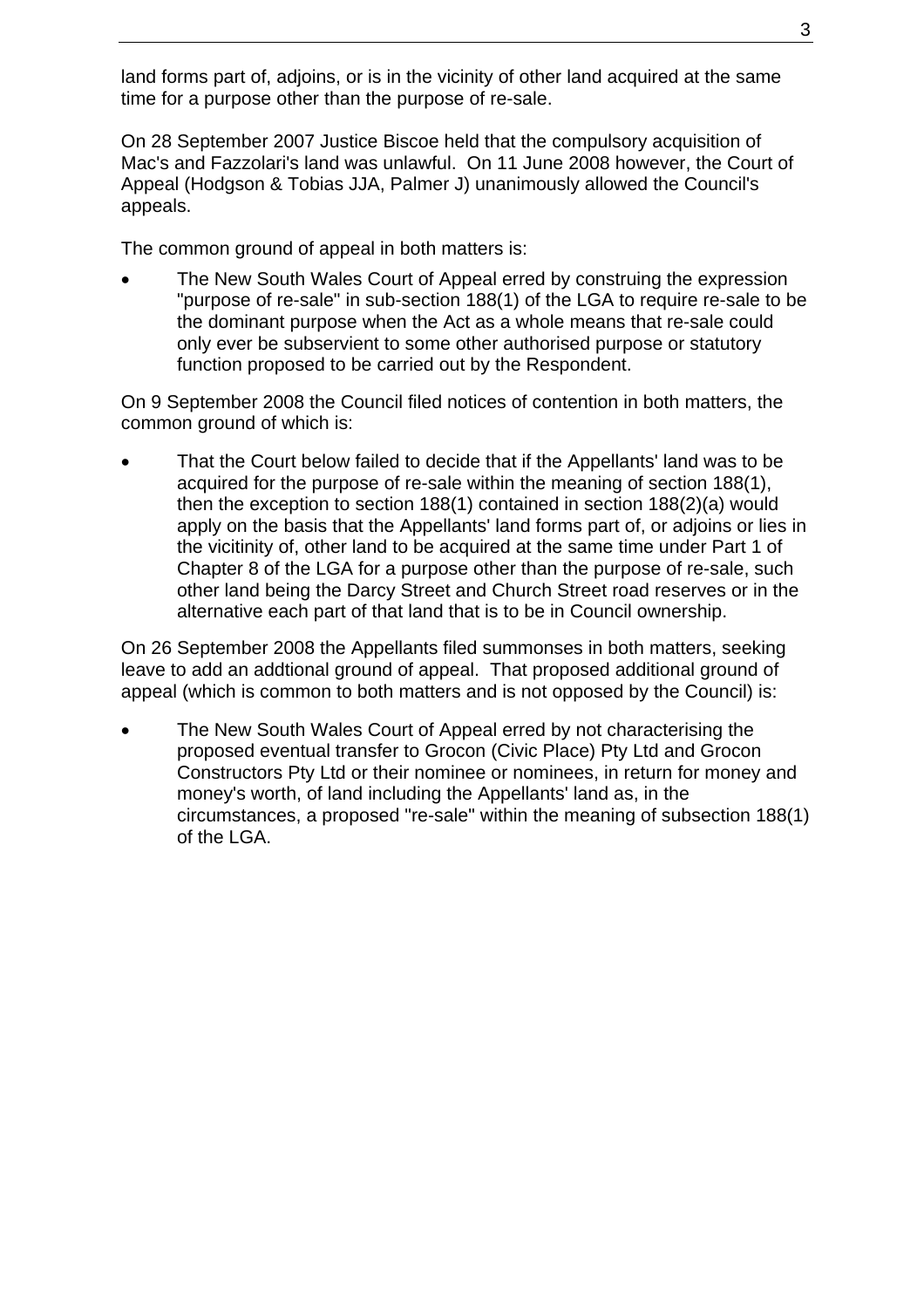#### **PNJ v THE QUEEN (A8/08)**

| Court appealed from: | Court of Criminal Appeal,<br><b>Supreme Court of South Australia</b> |
|----------------------|----------------------------------------------------------------------|
| Date of judgment:    | 18 April 2008                                                        |

Date referred to Full Court: 8 August 2008

On 24 September 2002 the applicant (PNJ) stabbed the victim (H) in the left temple with a knife. PNJ was arrested on 26 September 2002 and charged with attempted murder, and in the alternative, wounding with intent to cause grievous bodily harm. In August 2003, a jury found PNJ not guilty of attempted murder but guilty of wounding with intent. He was sentenced to seven years' imprisonment with a nonparole period of four years. H died on 28 June 2004. In January 2006 PNJ was charged with the murder of H; the prosecution alleged that H died as a result of the injuries received from the stabbing incident. In September 2006 PNJ sought an order that he not be prosecuted for murder on the basis of pleas of *autrefois convict* and *autrefois acquit*. Alternatively PNJ sought an order that the proceedings be stayed as an abuse of process. This application was dismissed in October 2006 and in April 2007 that decision was upheld by the Court of Criminal Appeal (the CCA). That decision of the CCA was the subject of an unsuccessful application for special leave to appeal to the High Court (in A16/07).

In February 2008 PNJ applied for a permanent stay on the ground that as a result of the *Criminal Law (Sentencing) (Dangerous Offenders) Amendment Act* 2007 (SA) (the Amendment Act) he was exposed to being punished twice for the same conduct. The Amendment Act inserted a system of mandatory non-parole periods for serious crimes including, in the case of murder, a mandatory minimum nonparole period of 20 years. Layton J held that, in the event of a conviction for murder, double punishment could be avoided by directing that the head sentence and non-parole period be taken to have commenced on 26 September 2002, the date on which the sentence for wounding with intent was taken to have commenced. PNJ contended that the relevant provisions of the Amendment Act would not allow any backdating at all of any sentence for murder. Alternatively, he contended that if backdating was permissible it could not be backdated to a date before 28 June 2004, the date of H's death. Further, PNJ submitted that even if there could be backdating to 26 September 2002, it would still involve double punishment.

A majority of the CCA (Duggan & Gray JJ, White J dissenting) dismissed PNJ's appeal. All members of the Court were of the view that the trial judge would have the power to backdate a sentence for murder to the commencement date of the sentence for wounding with intent. The majority held that in the event of a conviction for murder, the backdating of the sentence would avoid any relevant unfairness to PNJ. However, White J found that any backdating of the sentence would not wholly avoid double punishment. This result would be oppressive and consequently he would have granted a permanent stay.

The applicant's special leave application was heard by this Court on 8 August 2008. It was referred to the Full Court to be argued as on an appeal.